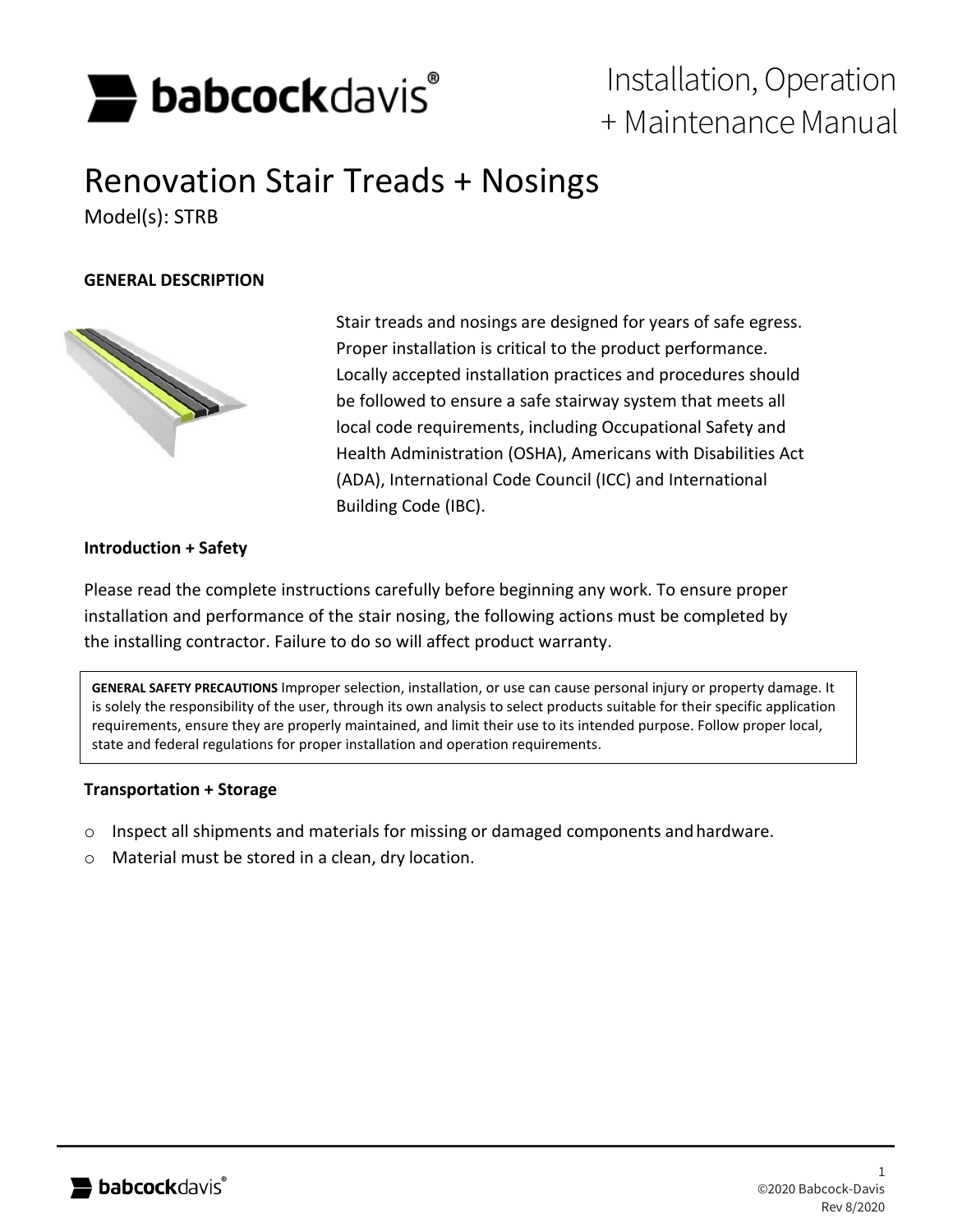#### **Preparation**

- o Clean substrate ensuring all loose debris is removed prior to installation.
- o In areas where concrete is dished or spalling, apply a quick-setting, self-leveling compound. If wood tread is rotted, replace *(figures 1 and 2).*

*Note: Any voids left between the underside of the metal stair nosing and the substrate will allow flexing of the stair nosing itself. It is vital the installer make sure there is a clean and level surface under the stair nosing to totally seat onto the substrate and fully rest upon the riser return.*





#### **Tools Required**

- o Electric or hammer drill
- $\circ$  3/16" drill bit
- o Flat-head fasteners
- o Caulk gun



- o Exterior grade polyurethane construction adhesive
- o Shop vacuum or compressed air
- o Permanent marker

#### **INSTALLATION**

Renovation treads are designed to sit on top of existing stair riser return which provides total support for the nosing.

- 1. Place nosing in desired location on tread. Using the pre-drilled holes as a guide, mark locations on substrate using permanent marker.
- 2. In marked locations drill pilot holes appropriate for the fastener. When using concrete fasteners, please follow all instructions provided by the fastener manufacturer.
- 3. Using shop vacuum or compressed air, free pilot hole of dust and debris created fromdrilling.
- 4. Wipe clean the backside of nosing.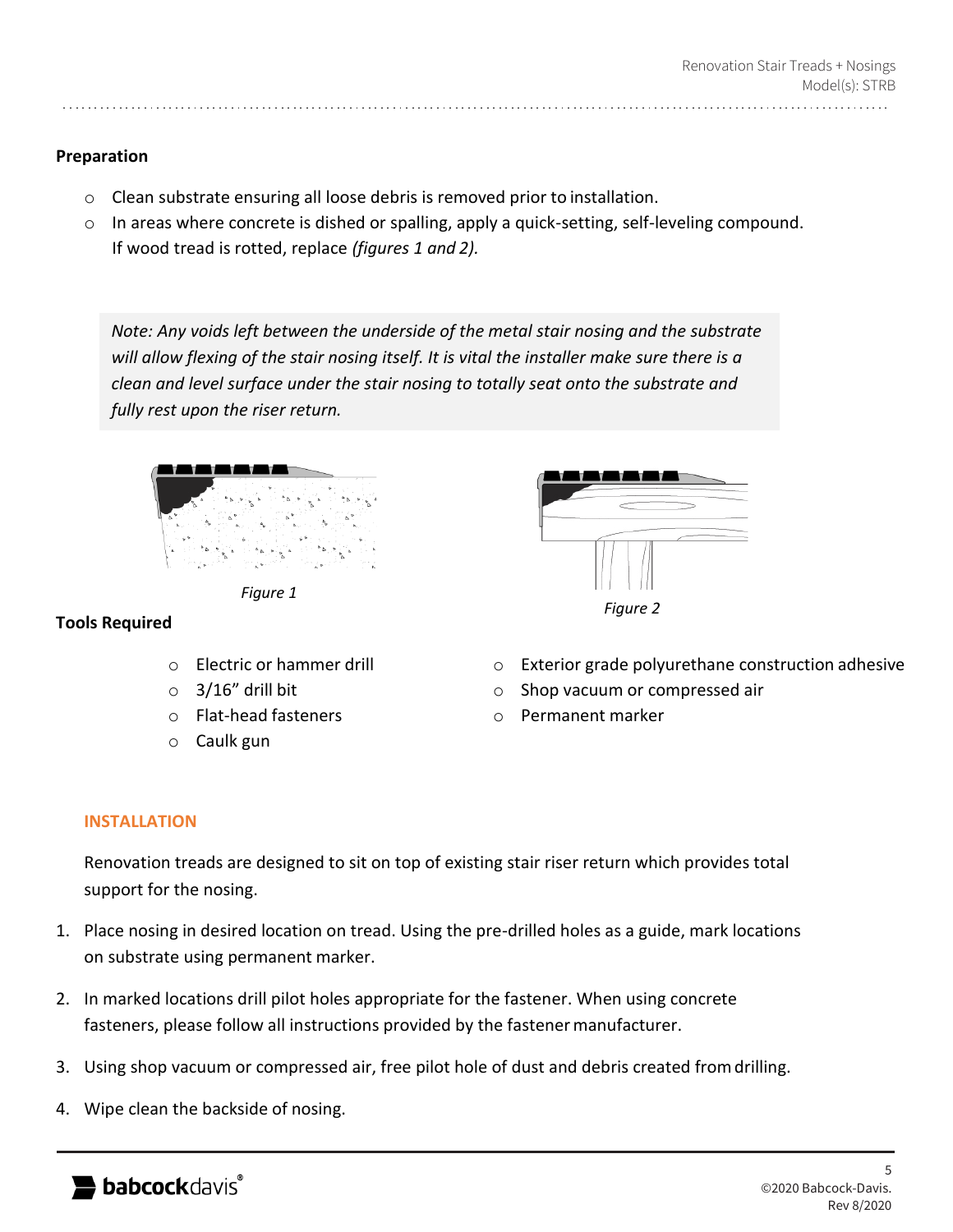- 5. Staying approximately 1/2" inside the perimeter of the nosing and around any holes, apply a 1/4" bead of construction adhesive to the back of the tread. Apply an equal sized bead around all holes and in a zigzag pattern, fill in the center are of the nosing.
- *6.* Place back into position, aligning nose flush to end of tread *(figures 1 and2).*
- 7. Secure nosing with appropriate fasteners in pre-drilled holes

| <b>Stair Material</b> | <b>Fastener Type</b>                            |
|-----------------------|-------------------------------------------------|
| <b>Masonry Steps</b>  | Expansion shields and flat-head screws          |
| <b>Metal Steps</b>    | Bolts and nuts or self-tapping flat-heat screws |
| Wood Steps            | #10 wood flat-heat screws                       |

*Note: Stainless Steel fasteners are recommended for exterior steps.*

## **OPERATION**

## **Photoluminescent Option**

Exposure Requirements:

- 1. The minimum amount of exposure to direct sunlight is 60 minutes
- 2. The minimum amount of exposure to artificial ambient illumination is 60 minutes from the following:
	- o Fluorescent straight tube T8 or T12, 4000 4500 K color temperature
	- o Incandescent soft white 2700 3000 K colortemperature
	- o LED 2700 3000 K color temperature
- 2. The control of the ambient illumination necessary to charge the luminous egress path marking system should be restricted to authorized personnel only.
- 3. Failure to supply the above minimum exposure can prevent the luminous egress path marking from performing as intended.
- 4. No specific building surface treatment is required for the luminous egress path marking system to function properly.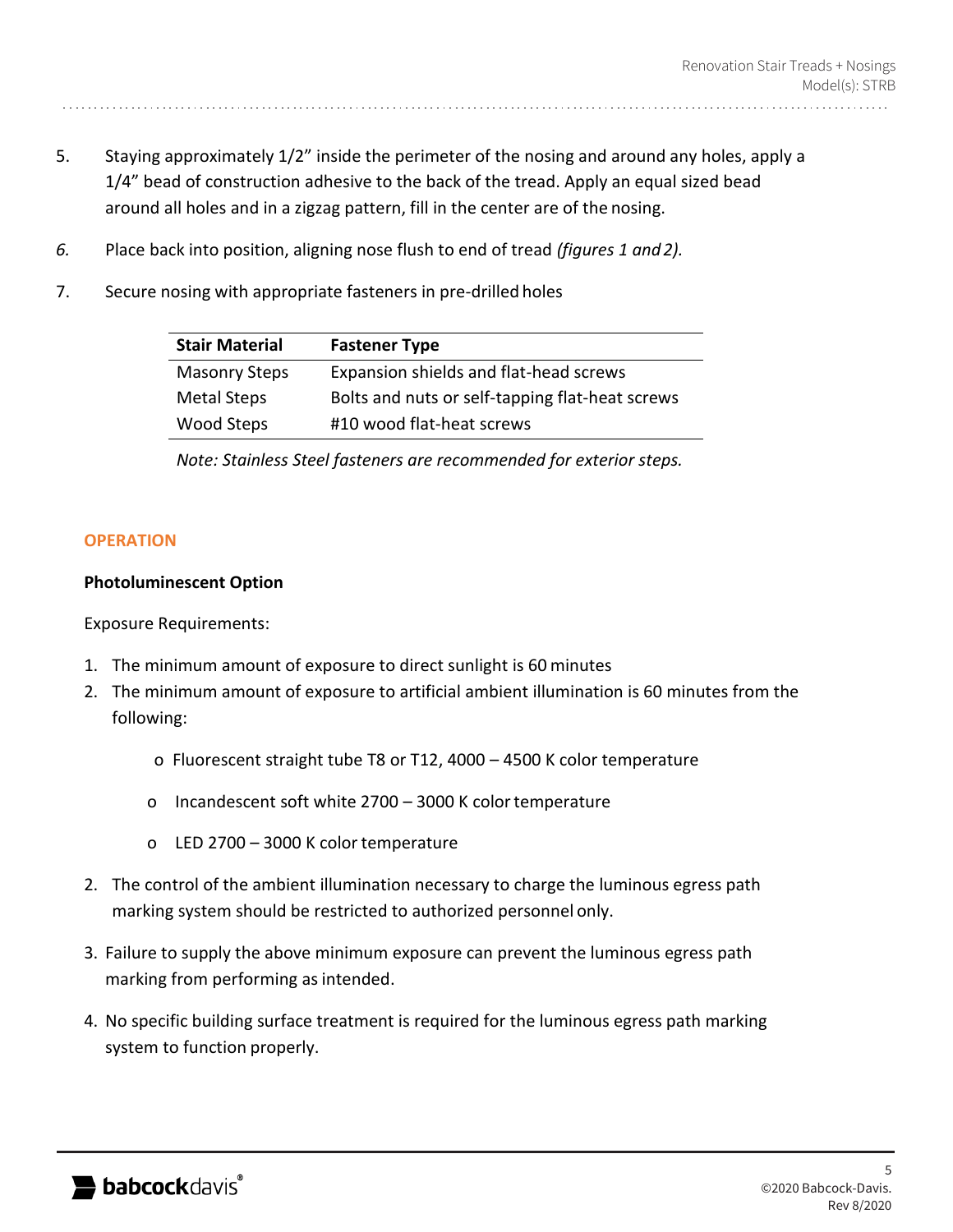#### **MAINTENANCE**

Keep stair treads and nosings free of debris and dirt by sweeping or vacuuming regularly. Heavy-duty commercial cleaners will not harm nosings but are generally not necessary. If nosings are damaged, please contact the factory for a repair kit or replacement nosings.

#### **Cleaning**

- o Treads should be swept with a broom or vacuumed with a heavy-duty commercial vacuum cleaner at least once a week.
- $\circ$  When needed, scrub surface vigorously with a stiff bristled brush using a mild detergent. *Do not use any product containing solvents, such as Acetone. It will break down the abrasive adhesive.* We suggest using Murphy's Oil Soap® or Simple Green®. Rinse thoroughly with water after cleaning.
- $\circ$  Scuff marks on the aluminum nose can be removed by rubbing with a fine steel wool and a commercial cleaning agent.
- $\circ$  To remove snow and ice, use deicing compounds such as calcium chloride or sodium chloride.
- o EcoTread can be Pressure Washed
- o **DO NOT CLEAN WITH ABRASIVE GRIT FILL WITH PRESSUREWASHER**

| <b>PART NUMBER</b> | <b>DESCRIPTION</b>                                |
|--------------------|---------------------------------------------------|
| ST-KIT-BLACK-1G    | 1 GALLON BLACK ABRASIVE GRIT REPAIR KIT           |
| ST-KIT-BLACK-1Q    | 1 QUART BLACK ABRASIVE GRIT REPAIR KIT            |
| ST-KIT-C1-1Q       | 1 QUART PHOTOLUMINESCENT ABRASIVE GRIT REPAIR KIT |
| ST-KIT-C2-1Q       | 1 QUART BROWN ABRASIVE GRIT REPAIR KIT            |
| ST-KIT-C3-1Q       | 1 QUART BURGUNDY ABRASIVE GRIT REPAIR KIT         |
| ST-KIT-C4-1Q       | 1 QUART GRAY ABRASIVE GRIT REPAIR KIT             |
| ST-KIT-C5-1Q       | 1 QUART YELLOW ABRASIVE GRIT REPAIR KIT           |
| ST-KIT-C6-1Q       | 1 QUART GREEN ABRASIVE GRIT REPAIR KIT            |
| ST-KIT-C7-1Q       | 1 QUART RED ABRASIVE GRIT REPAIR KIT              |
| ST-KIT-C8-1Q       | 1 QUART BUFF/ORANGE ABRASIVE GRIT REPAIR KIT      |
| ST-KIT-C9-1Q       | 1 QUART BLUE ABRASIVE GRIT REPAIR KIT             |

#### **REPLACEMENT PARTS**